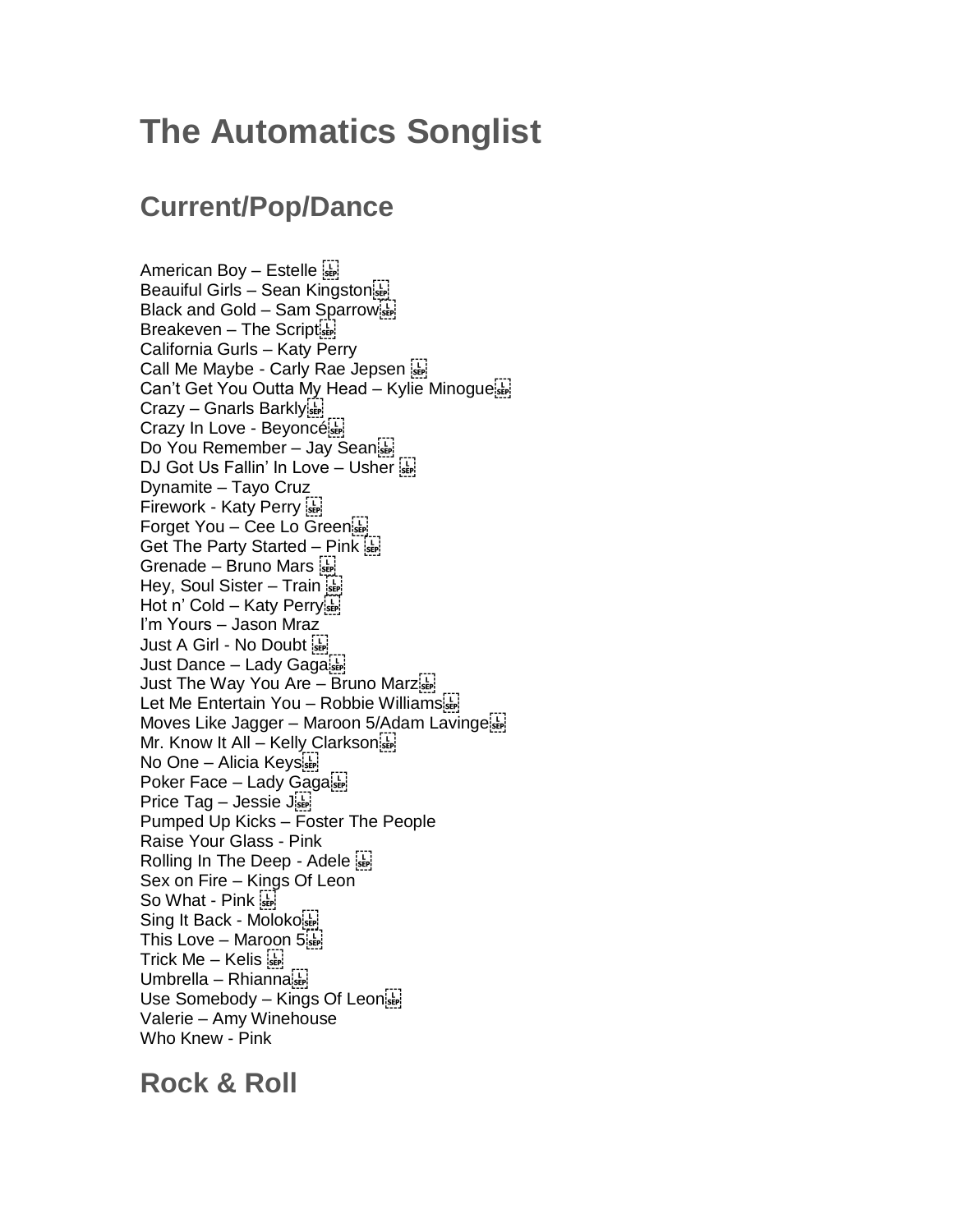Crazy Little Thing Called Love - Queen Hound Dog – Elvis Hit the Road Jack – Ray Charles Hit Me With Your Best Shot - Pat Benetar I Can't Help Myself (Sugar Pie, Honey Bunch) – The Four Tops I Love Rock N Roll - Joan Jett & The Blackhearts  $\frac{1}{|SE|}$ I Saw Her Standing There – The Beatles Jailhouse Rock - Elvis Long Way To The Top - AC/DC Old Time Rock & Roll - Bob Seger Mr Brightside - The Killers My Girl – The Temptations Paradise City - Guns N Roses  $\frac{1}{2}$ Shake A Tail Feather – Blues Brothers Sweet Child Of Mine - Guns N Roses Twist and Shout – The Beatles The Middle - Jimmy Eat World The Shoop Shoop Song (It's In His Kiss) – Cher Walking On Sunshine – Katrina and the Waves You Can't Hurry Love – The Supremes

## **Party Starters**

All Night Long – Lionel Ritchie April Sun In Cuba - Dragon Blame It on the Boogie – Jackon  $5!_{\text{SSE}}$ Brown Eyed Girl – Van Morrison Celebration – Kool and the Gang Dancing Queen - ABBA December 1963 (Oh What a Night!) – The Four Seasons Disco Inferno - The Trammps Don't Stop Believing - Journey Don't Stop Till You Get Enough - Michael Jackson Faith - George Michael Footloose – Kenny Loggins Funky Town - Lipps Inc Get The Party Started - Pink Grease Mega Mix Hot Hot Hotisti La Bamba – Ritchie Valens Life Is A Highway – Rascal Flatts Love Foolosophy - Jamiroquaist It's My Life – Bon Jovi I Wanna Dance With Somebody – Whitney Houston I Want You Back - Jackson Five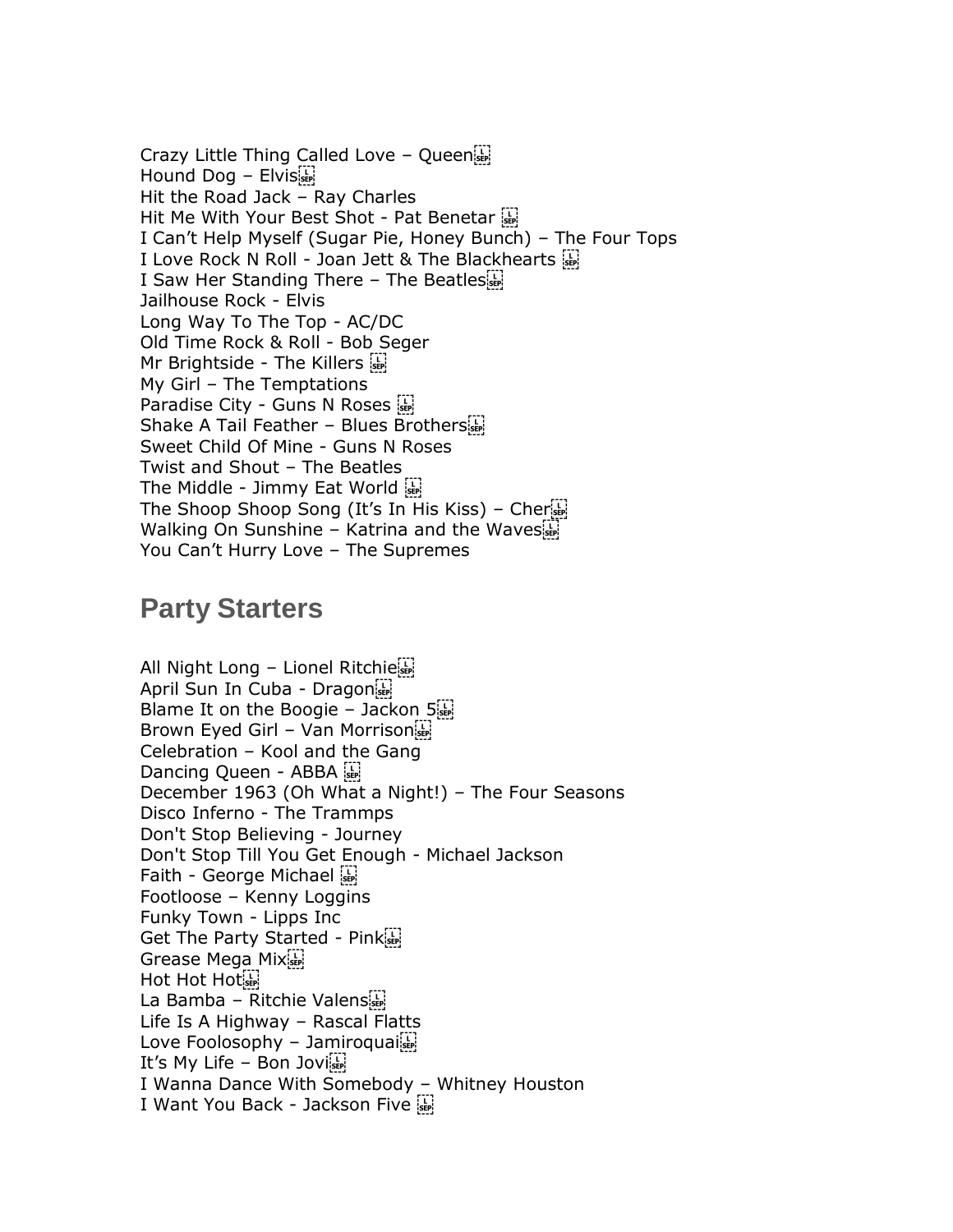I Will Survive – Gloria Gaynor Jessie's Girl - Rick Springfieldister Kiss – Prince Living On A Prayer - Bon Jovi Mustang Sally – Commitments Mamma Mia – ABBA Next To Be With You – Mr. Big $\frac{1}{2}$ Nut Bush – Tina Turner Play That Funky Music – Wild Cherry Respect - Aretha Franklin Run To Paradise – Choir Boys Signed Sealed Delivered – Stevie Wonder Superstition – Stevie Wonder Summer of 69' – Bryan Adams Stuck In The Middle With You – Steelers Wheel Think - Aretha Franklin The Time Of My Life – Jennifer Warnes/Bill Medley The Way You Make Me Feel - Michael Jackson You're The Voice - John Farnham Y.M.C.A – Village People

#### **Mid-tempo**

Ain't Nobody – Chaka Khan Ain't No Mountain High Enough – Marvin Gaye All I Do – Stevie Wonder Boys In Town - The Divinyls Cant Get You Out Of My Head - Kylie Minogue Can't Take My Eyes Off Of You – Frankie Valley Could You Be Loved – Bob Marley Don't Speak - No Doubt Fly Away - Lenny Kravitz Georgy Porgy – Toto Hand In My Pocket - Alanis Morissette Hard To Handle - Otis Redding Higher Ground – Stevie Wonder Hot Stuff - Donna Summer I Feel Good – James Brown I Love the Nightlife – Alicia Bridges In The Midnight Hour - Wilson Pickett I Wish – Stevie Wonder Imagine – John Lennon Isn't She Lovely – Stevie Wonder Lady Marmalade - Irma Thomas Lonely Boy - The Black Keys  $\frac{1}{|S|}$ Let's Stay Together – Al Green